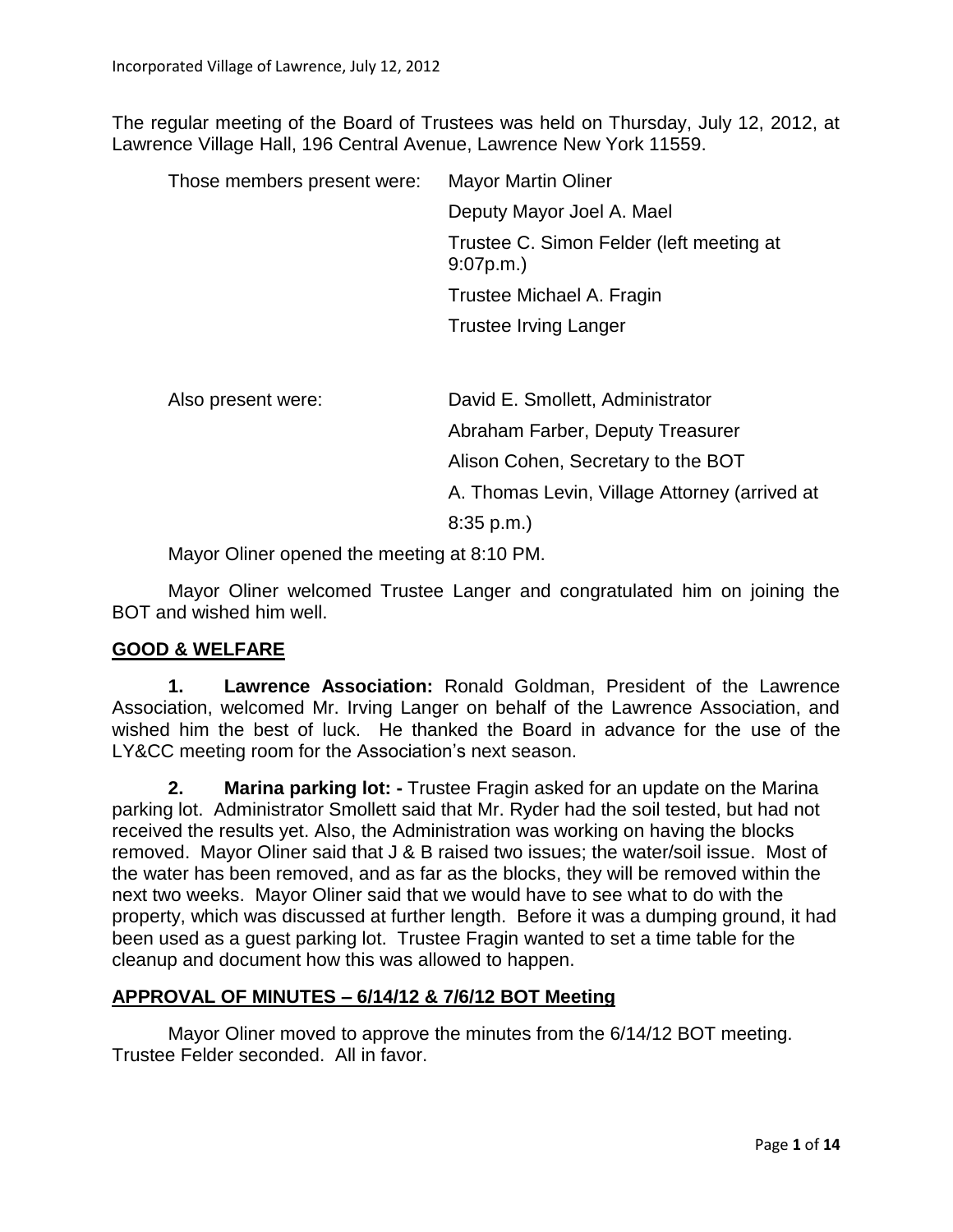Mayor Oliner moved to approve the minutes from the 7/6/12 BOT meeting. Trustee Fragin seconded. All in favor except for Trustees Mael and Fragin who abstained.

#### **NEW BUSINESS**

## **Item 1 – Approval of abstracts – General Fund #655 & #656, Recreation Fund #65 & #66, Sewer Fund #55, Payroll #2319 and Trust Fund #243.**

**Board Action:** Trustee Fragin moved to approve the General Fund #655 & #656, Payroll #2319, Sewer Fund #55, and Trust Fund #243 abstracts. Mayor Oliner seconded. All in favor.

Trustee Fragin moved to approve the Recreation Fund #65 & #66 abstracts. Mayor Oliner seconded. All in favor.

### **Item 2 – Announce June 19, 2012 Election Results**

Administrator Smollett, as the Village Clerk and Election Officer, announced the certified election results for the Village elections held on June 19, 2012. They are as follow:

| Martin Oliner - Mayor                 | 479 votes |
|---------------------------------------|-----------|
| C. Simon Felder - Trustee             | 470 votes |
| Erwin (Irving) Langer - Trustee       | 455 votes |
| Donald J. Buchalter - Village Justice | 430 votes |

These results have been certified by the Village Clerk and Election Officer, David Smollett; as well as by the Chairperson of the Inspectors, Mr. Aaron Phillipson.

#### **Board Action:** None.

#### **Item 3 – Golf Membership refund request due to medical injury**

Administrator Smollett presented a golf membership refund request from Elissa Epstein due to injuries she sustained that will prevent her from playing golf. She had not played at all this season. However, the request was submitted after the cutoff for refunds. Mayor Oliner instructed LY&CC General Manager Leo McMahon to present the request to the Park Commission for their recommendation and to follow up with the Board.

#### **Board Action:** None.

#### **Item 4 – Appointments**

Mayor Oliner stated that the elected officers (himself, Trustee Felder, and Trustee Langer) were already known. He congratulated Donald J. Buchalter, who was re-elected to a four year term as Village Court Justice. Mayor Oliner made the following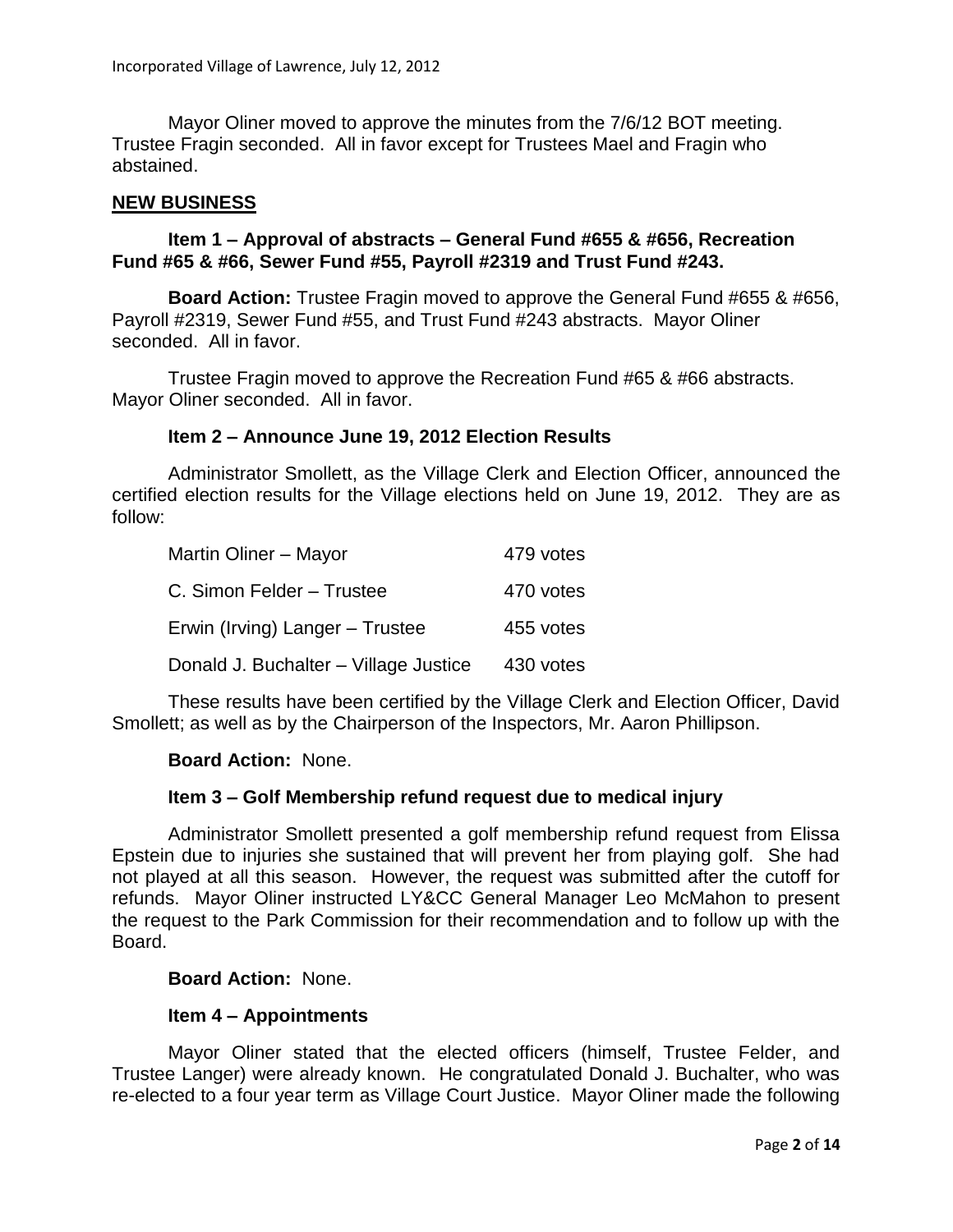appointments (as noted in the attached Exhibit A, however, excluding David Seidemann as Alternate to Zoning Board of Appeals):

| Deputy Mayor -                         | C. Simon Felder      |
|----------------------------------------|----------------------|
| Commissioner of Police -               | Joel A. Mael         |
| Commissioner of Fire -                 | Michael A. Fragin    |
| Commissioner of Finance -              | Michael A. Fragin    |
| Commissioner of Public Works/Highway - | <b>Irving Langer</b> |
| Commissioner of Parks & Recreation -   | <b>Irving Langer</b> |
| Commissioner of Sanitation -           | Joel A. Mael         |
| Acting Village Justice -               | <b>Simon Gluck</b>   |
| Park Commission, Commissioner-         | Irving Langer        |
| Park Commission, Commissioner-         | Jacqueline Handel    |

Mayor Oliner said all other expiring positions will be held over by current appointees until further action.

**Board Action:** Mayor Oliner moved to approve the appointments. Trustee Felder seconded. Trustee Mael declined his appointments to Commissioner of Police and Sanitation.

Discussion ensued regarding the number of commissioners on the Park Commission. Mayor Oliner moved to increase the number of commissioners to eleven. Trustee Felder seconded. Vote recorded as follows:

| <b>Mayor Oliner</b>   | Aye |  |
|-----------------------|-----|--|
| <b>Trustee Felder</b> | Aye |  |
| <b>Trustee Langer</b> | Aye |  |
| <b>Trustee Mael</b>   | Nay |  |
| <b>Trustee Fragin</b> | Nay |  |
| Motion passed.        |     |  |

# **Item 5 – LCFD Revocable License for property usage & SEQRA Declaration**

Village Attorney Tom Levin explained that there is an existing encroachment of a piece of the fire house on Village property, which precludes them from getting proper CO's or financing. On the new building plans that they are contemplating, there are two minor areas of encroachment proposed on Washington Avenue. The Village is permitted to grant a license to occupy the Village property for a period period of years with rights of revocation. Mr. Levin said the Board is being asked to approve the revocable license for the existing encroachment and the potential future encroachment that is designated on this plan. A SEQRA determination is also required, and Mr. Levin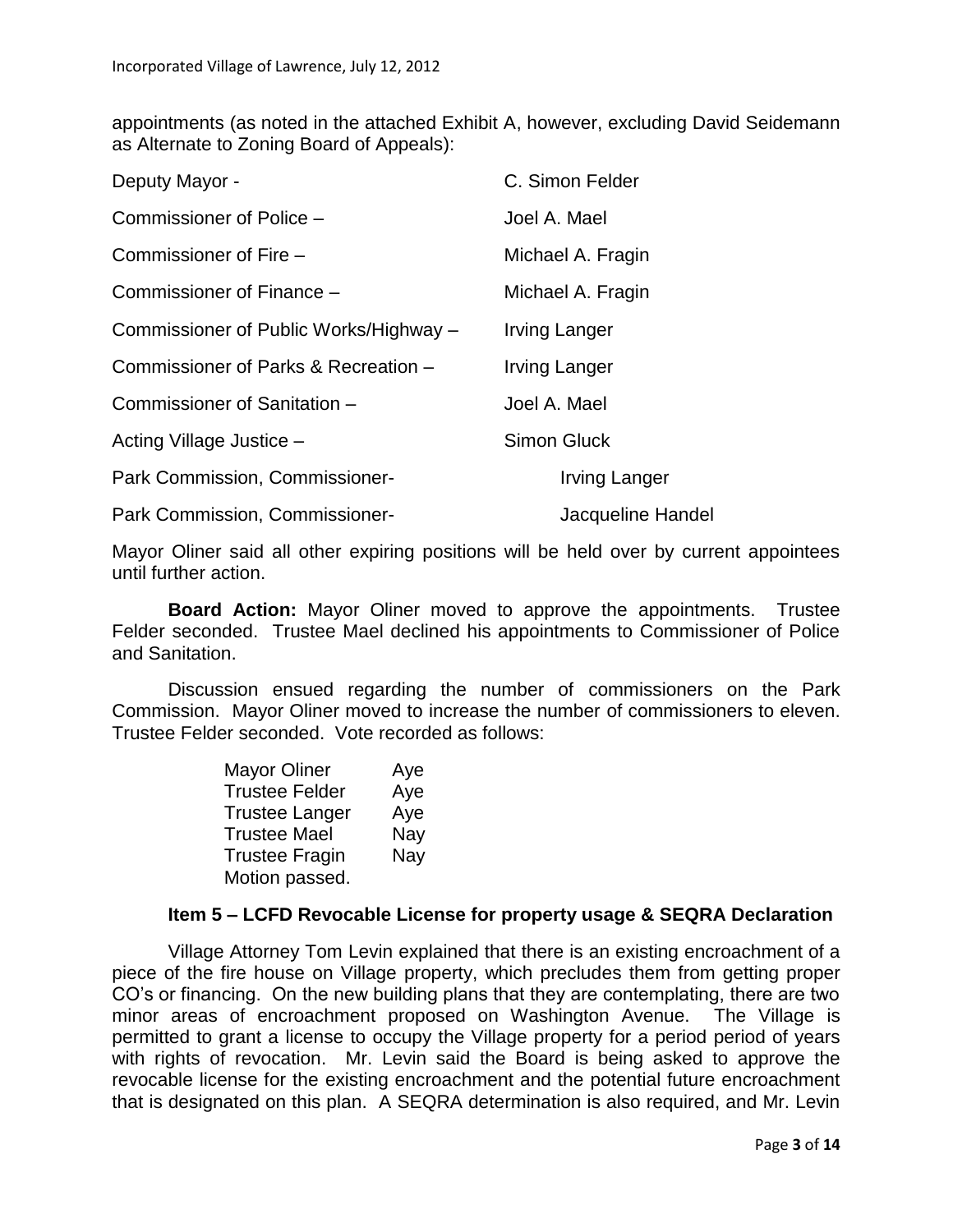recommended a negative declaration that the proposed license has no significant environmental impact. This would authorize Mayor Oliner to sign the agreement. Benevolent, the owner of the property and the LCFD have already signed the agreement. Mayor Oliner said that this was a very narrowly drawn agreement, pertaining only to the fire department in the context of the new building they are planning to build on Washington Avenue.

**Board Action:** Mayor Oliner moved to declare the Board of Trustees as the lead agency, designate the proposed action as an Unlisted Action under SEQRA, issue a negative declaration that the proposed action would not result in any significant adverse environmental impact, and authorize the Mayor or his designee to sign the revocable license agreement with the Lawrence Cedarhurst Fire Department in the form prepared by the Village Attorney. Trustee Langer seconded. All in favor.

# **Item 6 – Ratify approval of DEC Consent Order**

Village Attorney Tom Levin explained that pursuant to his discussions with the New York State Department of Environmental Conservation (DEC) pertaining to environmental issues at the Village Sewage Treatment Plant, the DEC issued a consent order to the Village imposing civil penalties totaling \$10,000.00 to be paid in two installments of  $$5,000.00$  each, on June  $15<sup>th</sup>$  of  $2012$  and June  $15<sup>th</sup>$  of 2013, respectively. The Village already sent in the first payment of \$5,000.00. Mr. Levin said that this was an excellent outcome for the Village as the potential penalties could have been much greater.

The Board is now being asked to ratify the Consent Order

**Board Action:** Mayor Oliner moved to ratify the Consent Order as negotiated. Trustee Fragin seconded. All in favor.

# **Item 7 – Local law to amend the Code of the Village of Lawrence, in relation to waivers of off-street parking regulations**

Village Attorney Tom Levin explained the proposed amendment (Bill L1201A attached hereto as Exhibit B) which authorizes the Village Administrator to modify parking regulations in the vicinity of events taking place at the homes of Village residents.

**Board Action:** Mayor Oliner moved to open the hearing. Trustee Langer seconded. All in favor.

No public comments were made. Mayor Oliner moved to close the hearing. Trustee Fragin seconded. All in favor.

Mayor Oliner moved to adopt the proposed Local Law. Trustee Fragin seconded. All in favor. The Village Administrator will provide a copy of the legislation to General Code Publishers Corp. after filing with the Secretary of State.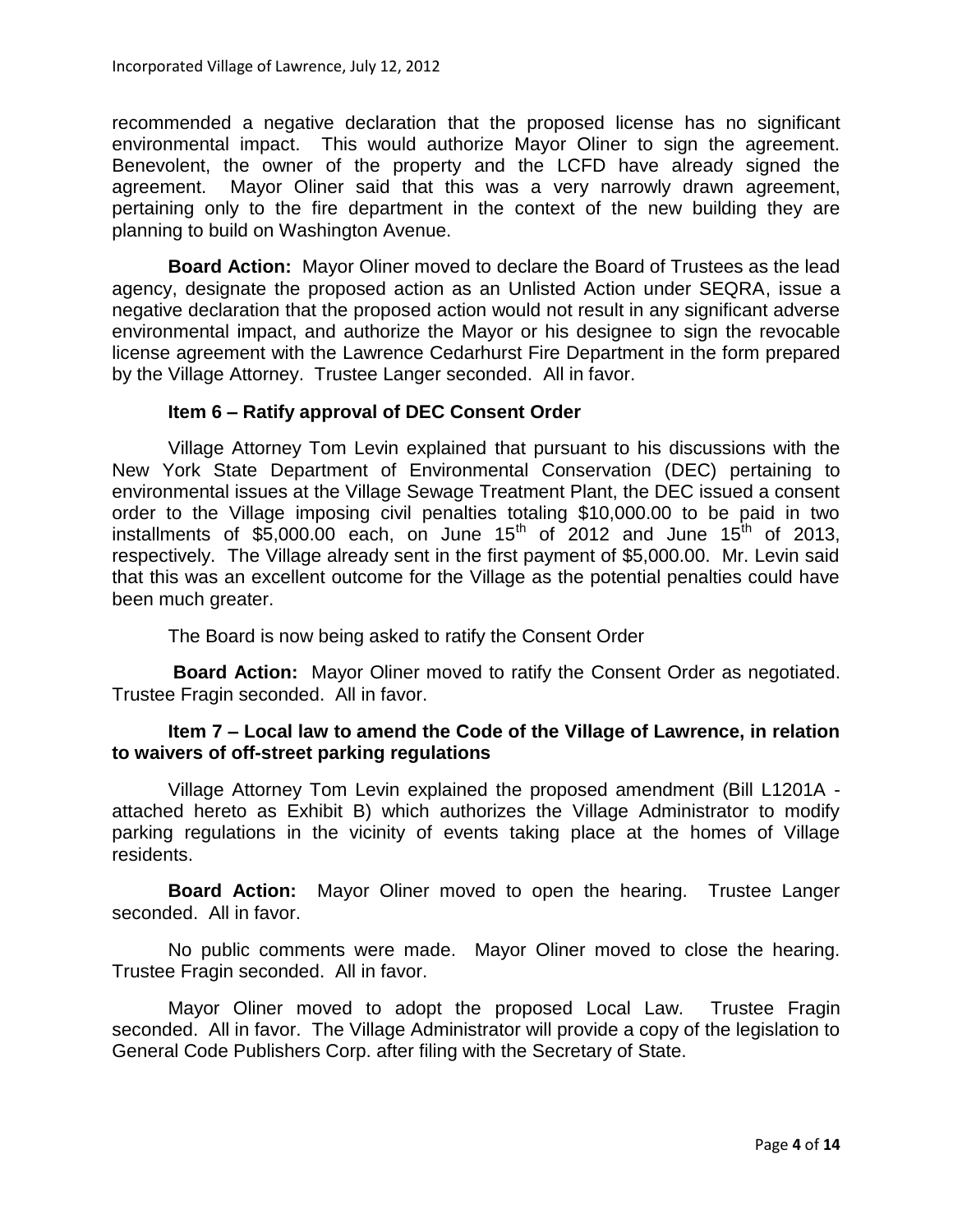## **Item 8 – Discussion regarding parking restrictions on Doughty Blvd. between 3 – 5 A.M. and 2 hr. parking**

Administrator Smollett introduced a resolution (Resolution attached hereto as Exhibit C) for Board approval to amend Village Code Section 200-61 to allow parking on Doughty Blvd. between Broadway and Central Avenue, between the hours of 3 a.m. and 5 a.m. as well as suspending the two hour parking restriction for this location.

Administrator Smollett advised that in consultation with Counsel, it was determined that no public hearing was necessary to enact this amendment. Trustee Fragin advised that the proposed amendment should be modified to permit parking only on the west side of Doughty Blvd. since there is no place for parking along the east side of Doughty Blvd. between Broadway and Central Avenue.

**Board Action:** Trustee Fragin moved to approve the amendment, with the proposed modification as shown in Exhibit D annexed. Mayor Oliner seconded. All in favor.

#### **Item 9 – Continuation of Public Hearing for LCFD Fire Protection Contract**

**Board Action:** Mayor Oliner moved to defer the continuation of the public hearing for LCFD Fire Protection Contract for another month. All in favor.

## **Items 10 and 11 – Tennis Pro Contract and Golf Pro Contract**

Mayor Oliner stated these items are being deferred as the contracts are not ready for signature this evening.

#### **Item 12 – BOT Monthly Meeting Dates through July 2013**

Mayor Oliner asked the Board members to review the dates and e-mail to him any proposed changes.

#### **Board Action:** None.

#### **Item 13 – 2013 Golf Membership Rates**

Mr. Leo McMahon presented the following rate schedule for the 2013 season and advised that the Park Commission recommended their adoption.

| Gold              | \$5,200.00 |
|-------------------|------------|
| <b>Gold Res</b>   | \$2,950.00 |
| Silver            | \$3,750.00 |
| <b>Silver Res</b> | \$2,450.00 |
| <b>Bronze</b>     | \$2,875.00 |
| <b>Bronze Res</b> | \$2,250.00 |
| Family            | \$7,500.00 |
| <b>Family Res</b> | \$5,300.00 |
| Jr. Ex            | \$2,500.00 |
| Jr. Ex Res        | \$2,000.00 |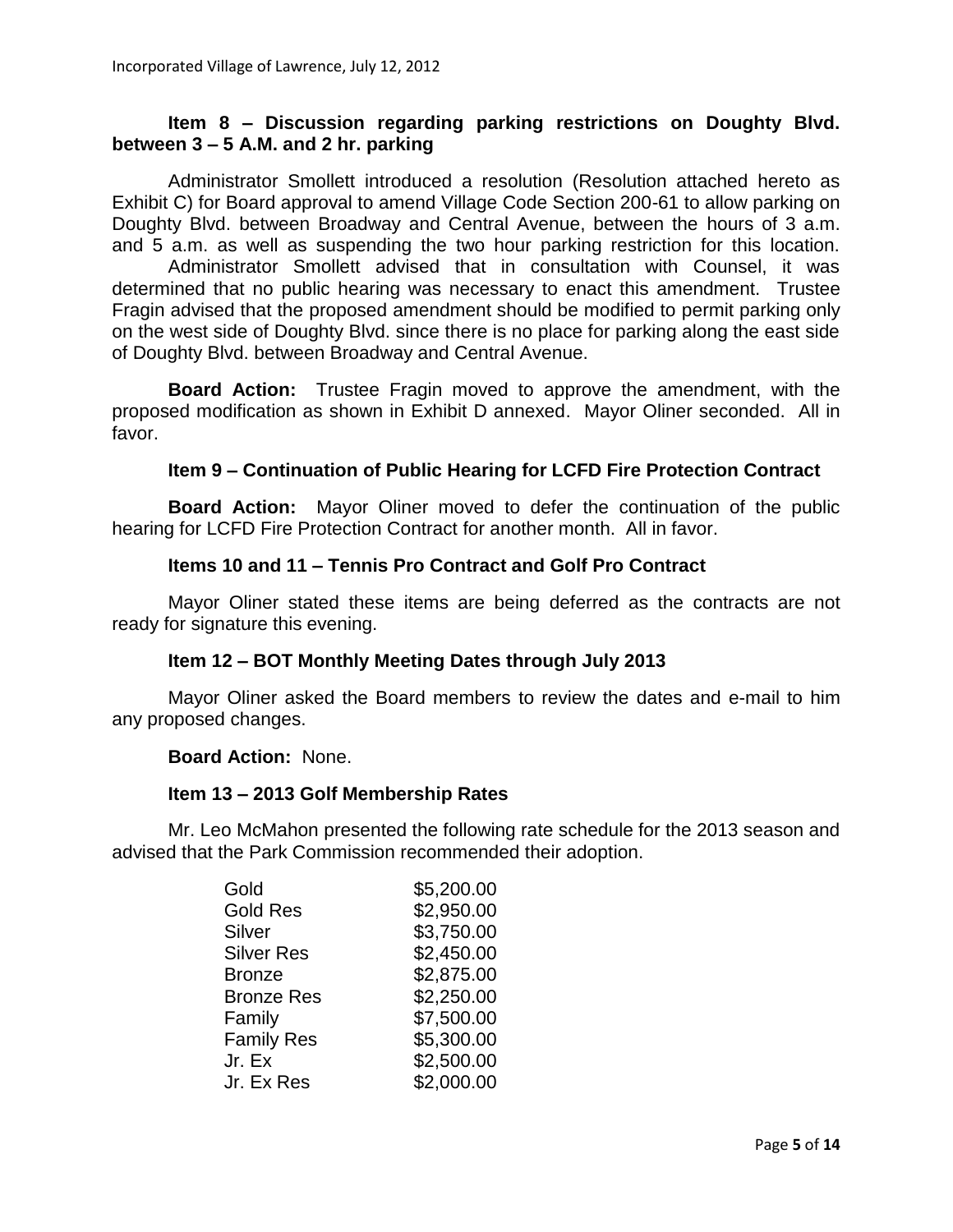Trustee Fragin asked if there were minutes of the Parks Commission's meeting. Mr. McMahon responded that this was a unanimous vote. Discussion ensued as to why certain rates were raised from 2012 while others remained the same.

**Board Action:** Mayor Oliner moved to approve the rates. Trustee Felder seconded.

Additional discussion ensued. Trustee Langer asked Mr. McMahon to get a listing of rates of other clubs in the area. Mayor Oliner deferred further action on this item pending receipt of additional information.

### **Item 14 – Approve Carpet Bids for LY&CC**

Mayor Oliner stated that this item is being deferred.

### **Item 15 – Procurement of Electronic Radar Speed Sign/Trailer**

Administrator Smollett said that the Village had a portable speed sign/radar trailer that does not operate anymore and cannot be repaired.. Mayor Oliner said that the Village will acquire a loaner unit to try out.

**Board Action:** None.

#### **Item 16 – Discussion – Outdoor Dining**

Discussion ensued regarding allowing local restaurants to designate areas for outdoor dining. Mr. Ryder advised that the Board of Zoning Appeals had declined permission for outdoor dining to a restaurant in the area. Additional discussion ensued regarding proper jurisdiction for deciding on this matter. Mayor Oliner said this item will be deferred to Executive Session for legal advice.

#### **OLD BUSINESS**

**1. Williams Street Update of new signage installation.** Administrator Smollett said that the Williams Street signage has all been installed conforming to the recommendations by Cameron Engineering. Mayor Oliner added that we are monitoring the intersection very closely.

Resident Hope Nathan raised the issue of cars parking on the sidewalk of William Street. Trustee Mael asked Administrator Smollett to follow up with parking enforcement to monitor this problem and issue tickets to violators.

# **2 Update stop sign of Harborview South.**

Administrator Smollett said he had received a petition and several e-mails from residents of Harborview South in support of placement of the stop sign.

Village Attorney Tom Levin recommended that the Board include updating the Village Code schedule of stop signs.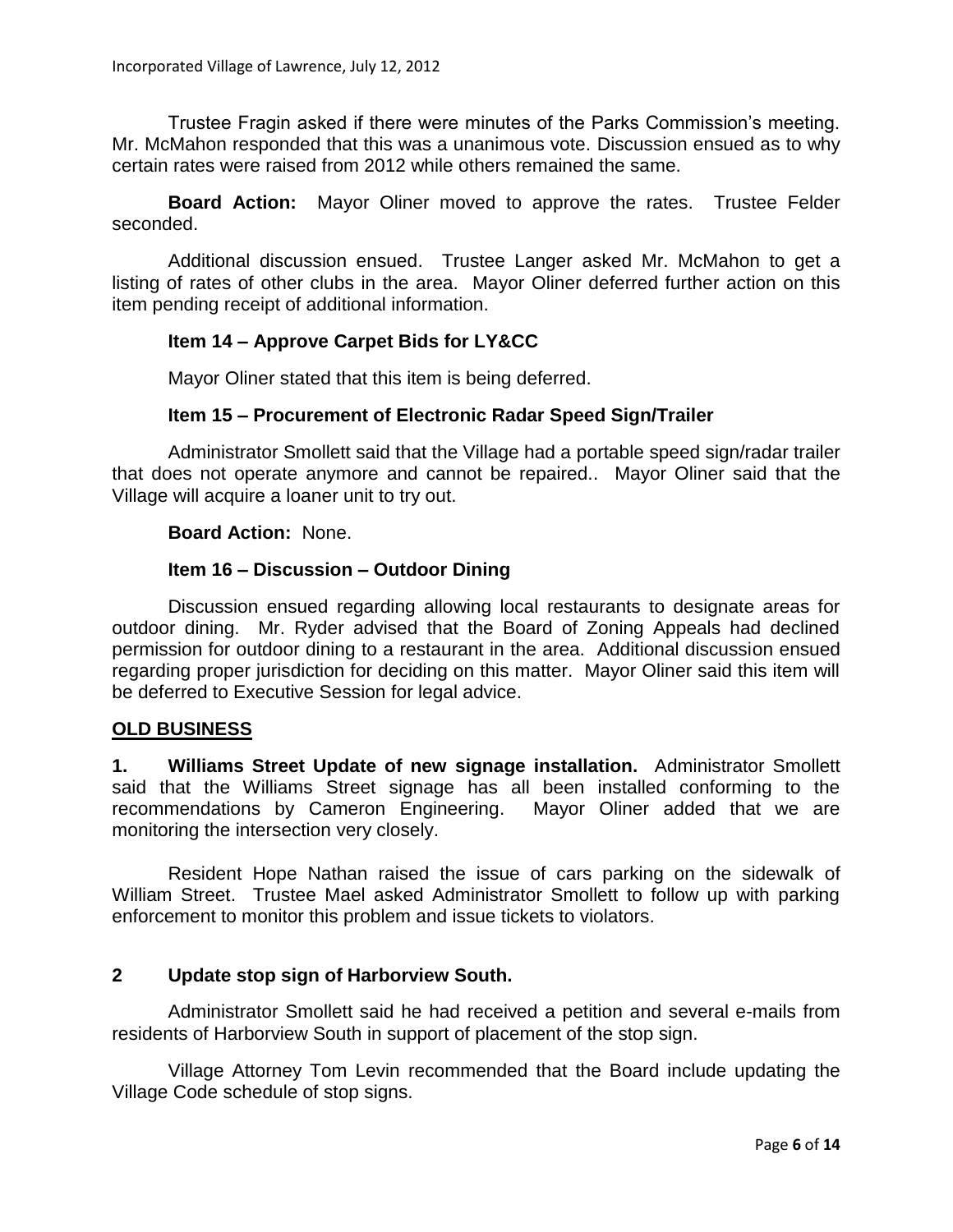**Board Action:** Mayor Oliner moved to amend Village Code § 200-47 to add thereto in its appropriate place in alphabetical order the following additional location: Harborview South traveling north at the intersection with Harborview East, and to notify General Code Publishers of the required change in the Code schedule. Trustee Fragin seconded.

All in favor. Trustee Felder was absent.

#### **ADDITIONAL MATTERS**

- **1. Update on seasonal insect manifestation - Clarke's Entomologist.** Trustee Fragin asked whether the Administration received a report from the entomologist hired to conduct the insect survey in the Village. Administrator Smollett said it was received and forwarded to the Mayor. Trustee Mael requested that a copy be forwarded to all Trustees and that in the future all reports from hired contractors should be circulated to the entire BOT upon receipt.
- **2. Welcome.** Mayor Oliner welcomed Alison Cohen to her new position as Secretary to the Board of Trustees.
- **3. Abandoned and Unkempt Properties.** Trustee Mael raised the issue of the ongoing problem of overgrown grass on peoples' properties, boarded up houses, etc. He felt that progress was not being made with this. He stated that he came across a quality of life report from the Town of Hempstead's Supervisor, Kate Murray and James Darcy which outlined new legislation passed by the Town of Hempstead to address these problems.. If the owner receives a summons and does not remedy the problem within five days the Sanitation Department is authorized to have grass cut and litter removed and the cleanup costs will be included in the owner's tax bill plus accrued interest at the rate of 6%. We do not have anything like that in our code. Trustee Mael asked what Mr. Ryder's opinion of us adopting legislation like that would be. Mr. Ryder liked the five day versus ten day response requirement, but deferred to Mr. Levin's expertise. Mayor Oliner stated that we already had the ability and legislation in place to handle these situations, and that summonses were being issued currently. He instructed Mr. Ryder to issue tickets on a daily basis.

Mr. Levin stated that the current Village code allowed 30 days after notice to fix violations; if they fail to remediate the issue, the Village can do the work and charge the property owner. Mr. Levin said that Sec. 70-34 of Village code addressed the unsafe and unsanitary conditions of all properties, not just abandoned properties. It was discussed and agreed that the Village code should be more complete and changed to a shorter, five day notice period, with specific grass height instead of the general unsanitary conditions verbiage. Mr. Levin said that a Local Law is needed to amend the Code.Trustee Mael asked Mr. Levin to draft the regulation in accordance with the changes discussed.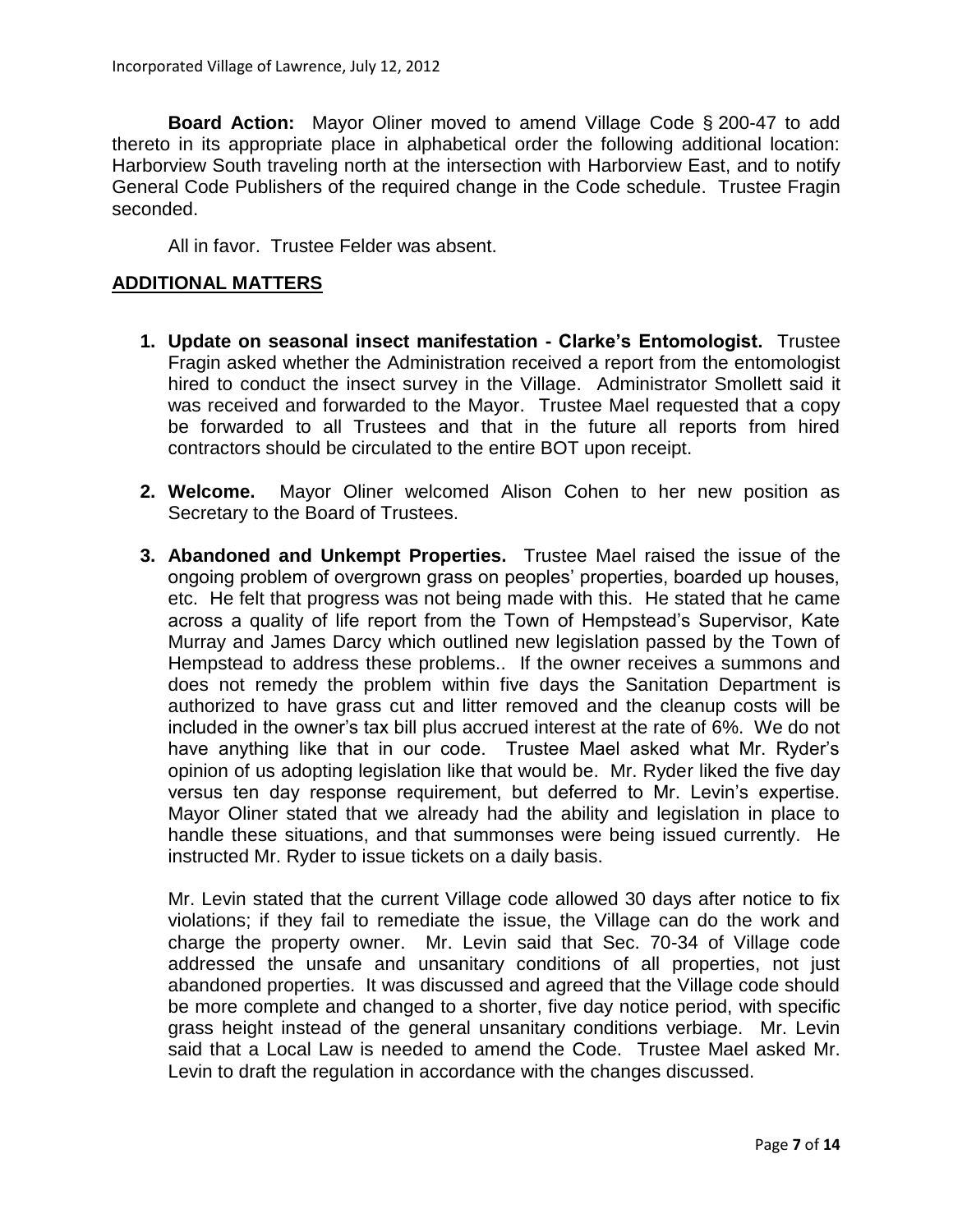**4. Jackie Hendel** brought up the. issue of trees overhanging stop signs and blocking them from view. Mayor Oliner asked Jackie to discuss the specifics with Mr. Ryder.

There being no further business, Mayor Oliner moved to convene in Executive Session to discuss legal advice and matters pertaining to the hiring or firing of one or more particular persons. Trustee Fragin seconded. All in favor.

The Board convened in Executive Session at 9:42 PM.

The Board returned to public session at 10:45 PM. There being no further business, the meeting was adjourned.

This is to certify that I, David E. Smollett, read the preceding minutes, and they are in all respects a full and correct record of such proceedings.

David E. Smollett, Administrator,

\_\_\_\_\_\_\_\_\_\_\_\_\_\_\_\_\_\_\_\_\_\_\_\_\_\_\_\_\_\_\_\_

Clerk/Treasurer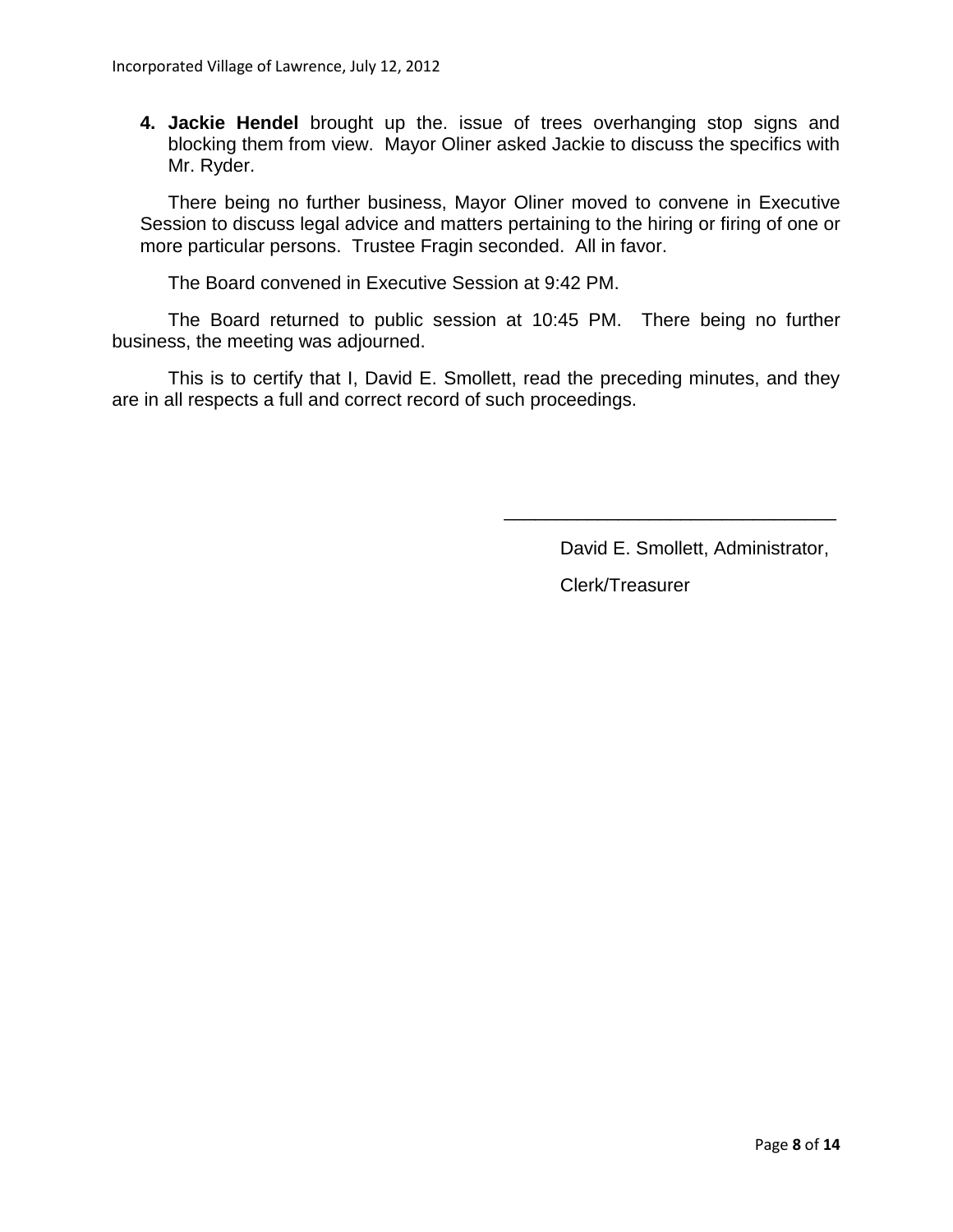# **EXHIBIT A - ITEM #4 BOT MTG. MINUTES 7/12/12**

### **Appointments & Designations FY 2012-2013**

| <b>Name</b>              | <b>Designation</b>                                   | Term                    | <b>Expires</b> |                 |
|--------------------------|------------------------------------------------------|-------------------------|----------------|-----------------|
| <b>ELECTED:</b>          |                                                      |                         |                |                 |
| <b>Martin Oliner</b>     | <b>Mayor</b>                                         | 2                       | 2014           |                 |
| C. Simon Felder          | <b>Trustee</b>                                       | 2                       | 2014           |                 |
| <b>Irving Langer</b>     | <b>Trustee</b>                                       | 2                       | 2014           |                 |
| Donald J. Buchalter      | <b>Justice</b>                                       | 4                       | 2016           |                 |
| <b>APPOINTED:</b>        |                                                      |                         |                |                 |
| C. Simon Felder          | <b>Deputy Mayor</b>                                  | $\mathbf{1}$            | 2013           |                 |
| Joel A. Mael             | <b>Commissioner - Police</b>                         | 1                       | 2013           |                 |
| Michael A. Fragin        | <b>Commissioner - Fire</b>                           | 1                       | 2013           |                 |
| Michael A. Fragin        | <b>Commissioner - Finance</b>                        | 1                       | 2013           |                 |
| <b>Irving Langer</b>     | <b>Commissioner - Public Works/Highway</b>           | 1                       | 2013           |                 |
| <b>Irving Langer</b>     | <b>Commissioner - Parks &amp; Recreation</b>         | 1                       | 2013           |                 |
| Joel A. Mael             | <b>Commissioner - Sanitation</b>                     | 1                       | 2013           |                 |
| <b>David E. Smollett</b> | <b>Clerk/Treasurer</b>                               | 2                       | 2012           | <b>HOLDOVER</b> |
| <b>David E. Smollett</b> | <b>Budget, Records Mgmt, Records Access Officer,</b> | 1                       | 2012           | <b>HOLDOVER</b> |
|                          | <b>Marriage Officer</b>                              |                         |                |                 |
| <b>Abe Farber</b>        | <b>Deputy Village Treasurer</b>                      | 1                       | 2012           | <b>HOLDOVER</b> |
| <b>A. Thomas Levin</b>   | <b>Village Attorney</b>                              | $\mathbf{1}$            | 2012           | <b>HOLDOVER</b> |
| <b>Simon Gluck</b>       | <b>Acting Village Justice</b>                        | 1                       | 2013           |                 |
| <b>Patricia Coco</b>     | <b>Clerk to the Village Justice</b>                  | 1                       | 2012           | <b>HOLDOVER</b> |
| <b>Tom Pantelis</b>      | <b>Counsel to ZBA, BBD &amp; Planning Bd</b>         | 1                       | 2012           | <b>HOLDOVER</b> |
| <b>Gary Mandel</b>       | <b>Deputy Prosecutor</b>                             | 1                       | 2012           | <b>HOLDOVER</b> |
| <b>Saul Bienenfeld</b>   | <b>Deputy Prosecutor</b>                             | 1                       | 2012           | <b>HOLDOVER</b> |
| <b>Fran Hirmes</b>       | <b>Deputy Prosecutor</b>                             | 1                       | 2012           | <b>HOLDOVER</b> |
| <b>Diane Rattner</b>     | <b>Deputy Prosecutor</b>                             | 1                       | 2012           | <b>HOLDOVER</b> |
| <b>Lina Fusco</b>        | <b>Assessor</b>                                      | 1                       | 2012           | <b>HOLDOVER</b> |
| <b>James Thayer</b>      | <b>Village Historian</b>                             | 1                       | 2012           | <b>HOLDOVER</b> |
| <b>Lina Fusco</b>        | <b>Registrar</b>                                     | 1                       | 2012           | <b>HOLDOVER</b> |
| <b>Abe Farber</b>        | <b>Deputy Registrar</b>                              | $\mathbf{1}$            | 2012           | <b>HOLDOVER</b> |
|                          | <b>Zoning Board of Appeals</b>                       |                         |                |                 |
|                          | Chmn, Lloyd Keilson Appt. for Chairman               | 1                       | 2014           | <b>HOLDOVER</b> |
|                          | <b>Mark Schreck</b>                                  | 3                       | 2013           |                 |
|                          | <b>Edward Gottlieb</b>                               | $\overline{\mathbf{3}}$ | 2014           |                 |
|                          | <b>Esther Williams</b>                               | 5                       | 2012           | <b>HOLDOVER</b> |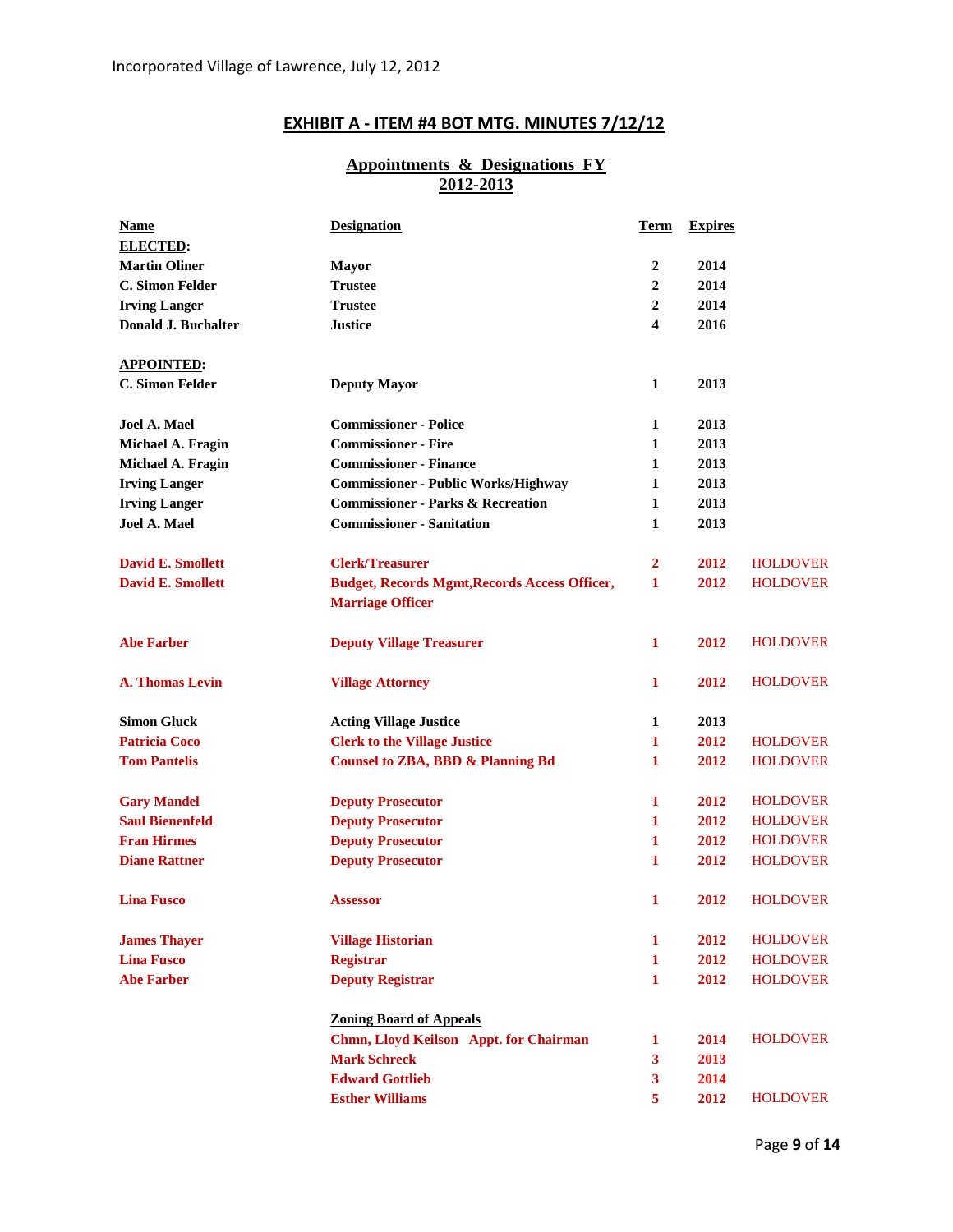|                                 | <b>Lester Henner</b>                                  | 5            | 2013 |                 |
|---------------------------------|-------------------------------------------------------|--------------|------|-----------------|
|                                 | <b>Alternate, Michael Malek</b>                       | 1            | 2012 | <b>HOLDOVER</b> |
|                                 | Alternate, David Seidemann                            | 1            | 2013 |                 |
|                                 |                                                       |              |      |                 |
|                                 | <b>Board of Building Design</b>                       |              |      |                 |
|                                 | <b>Chmn, Benjamin Sporn</b>                           | 1            | 2012 | <b>HOLDOVER</b> |
|                                 | <b>Barbara Kupferstein</b>                            | 1            | 2012 | <b>HOLDOVER</b> |
|                                 | <b>Barry Pomerantz</b>                                | 1            | 2012 | <b>HOLDOVER</b> |
|                                 | <b>Ronni Berman</b>                                   | 1            | 2012 | <b>HOLDOVER</b> |
|                                 | <b>Eva Staiman</b>                                    | $\mathbf{1}$ | 2012 | <b>HOLDOVER</b> |
|                                 | <b>Alternate, Myrna Breitman</b>                      | 1            | 2012 | <b>HOLDOVER</b> |
|                                 | <b>Alternate, Abraham Abittan</b>                     | $\mathbf{1}$ | 2012 | <b>HOLDOVER</b> |
|                                 | <b>Alternate, Shoshana Weinstock</b>                  | 1            | 2012 | <b>HOLDOVER</b> |
|                                 | <b>Planning Board</b>                                 |              |      |                 |
|                                 | <b>Geri Gindea</b>                                    | 5            | 2015 |                 |
|                                 | Chmn, Geri Gindea                                     | $\mathbf{1}$ | 2012 | <b>HOLDOVER</b> |
|                                 | <b>Mordy Sohn</b>                                     | 5            | 2013 |                 |
|                                 | <b>Noah Fleschner</b>                                 | 5            | 2014 |                 |
|                                 | <b>Edward Yodowitz</b>                                | 5            | 2016 |                 |
|                                 | <b>Allen Dorkin</b>                                   | 5            | 2012 | <b>HOLDOVER</b> |
|                                 |                                                       |              |      |                 |
|                                 | <b>Alternate, Lawrence Levitan</b>                    | 1            | 2012 | <b>HOLDOVER</b> |
|                                 | <b>Alternate, Jacqueline Handel</b>                   | 1            | 2012 | <b>HOLDOVER</b> |
|                                 |                                                       |              |      |                 |
|                                 | <b>Park Commission</b><br><b>Chmn, Barry Schwartz</b> | $\mathbf{1}$ | 2012 | <b>HOLDOVER</b> |
|                                 | <b>Vice Chmn, Jeffrey Lederman</b>                    | 1            | 2012 | <b>HOLDOVER</b> |
|                                 | <b>Martin Levi</b>                                    | $\mathbf{1}$ | 2012 | <b>HOLDOVER</b> |
|                                 | <b>Howard Teitlebaum</b>                              | 1            | 2012 | <b>HOLDOVER</b> |
|                                 | <b>Howard Siskind</b>                                 | 1            | 2012 | <b>HOLDOVER</b> |
|                                 | <b>Francine Sicklick</b>                              | 1            | 2012 | <b>HOLDOVER</b> |
|                                 | <b>Michael Levine</b>                                 | 1            | 2012 | <b>HOLDOVER</b> |
|                                 | <b>Barry Mayer</b>                                    | 1            | 2012 | <b>HOLDOVER</b> |
|                                 | <b>Irving Langer</b>                                  | 1            | 2013 |                 |
|                                 | <b>Jacqueline Handel</b>                              | 1            | 2013 |                 |
|                                 |                                                       |              |      |                 |
| <b>Leo McMahon</b>              | <b>Golf Course Manager (General Manager)</b>          | 1            | 2012 | <b>HOLDOVER</b> |
|                                 |                                                       |              |      |                 |
|                                 | <b>Memorial Park Committee</b>                        |              |      |                 |
|                                 | <b>Myrna Breitman</b>                                 | 1            | 2012 | <b>HOLDOVER</b> |
|                                 | <b>Rebbitzen Horowitz</b>                             | 1            | 2012 | <b>HOLDOVER</b> |
|                                 | <b>Jeanette Schechter</b>                             | 1            | 2012 | <b>HOLDOVER</b> |
| <b>TD Bank</b>                  | <b>} Official Depositories</b>                        | 1            | 2013 |                 |
| <b>Capital One</b>              | <b>{</b> Official Depositories                        | 1            | 2013 |                 |
| <b>Citibank</b>                 | <b>} Official Depositories</b>                        | 1            | 2013 |                 |
| <b>Flushing Commercial Bank</b> | <b>{</b> Official Depositories                        | 1            | 2013 |                 |
| <b>Community National Bank</b>  | <b>{</b> Official Depositories                        | 1            | 2013 |                 |
|                                 |                                                       |              |      |                 |
| Town Village Aircraft Safety &  | <b>Saul Klausner</b>                                  | $\mathbf{1}$ | 2012 | <b>HOLDOVER</b> |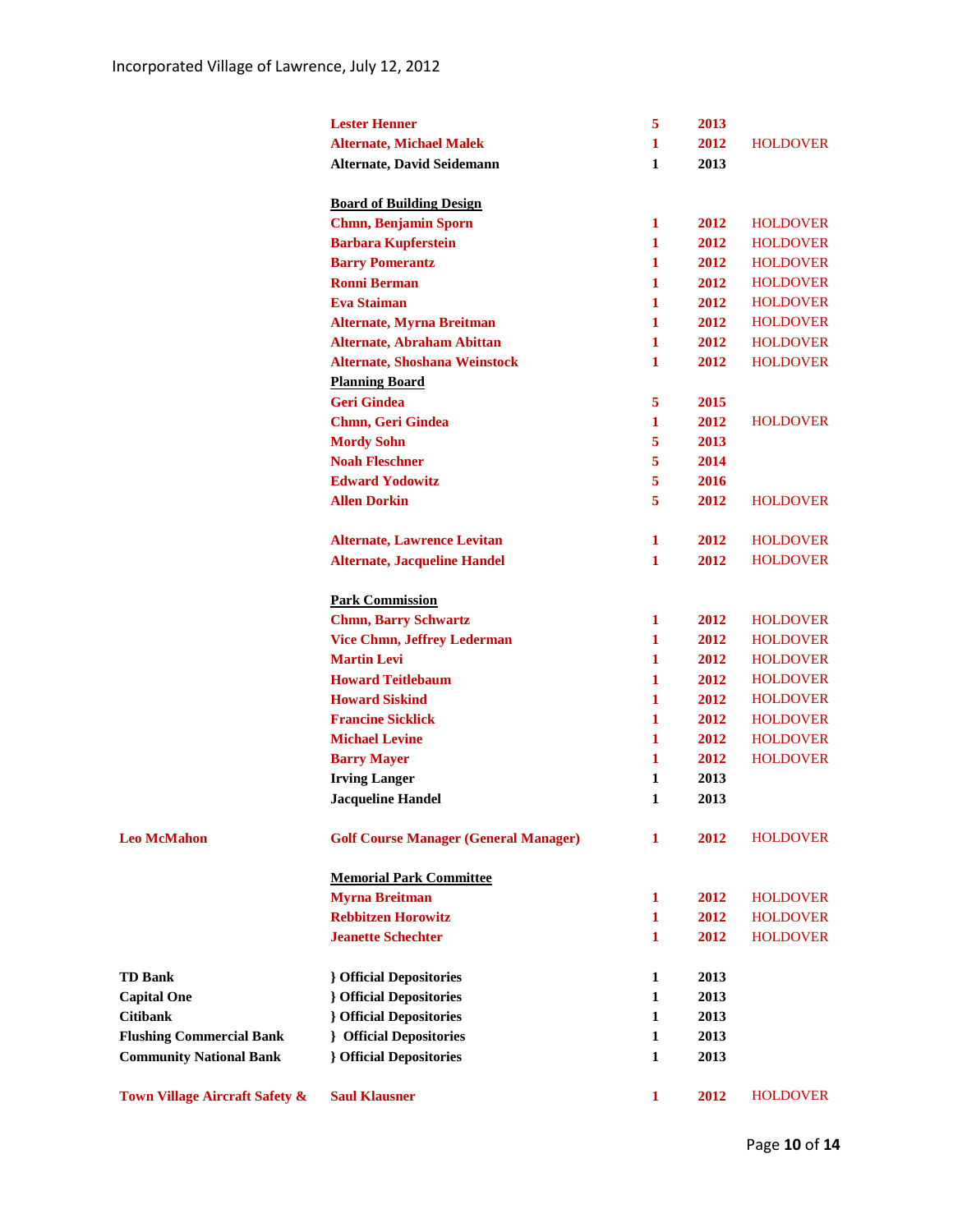**Noise Abatement Committee**

| <b>Liaison to Nassau County Office</b>                   |                                                               |   |      |                 |
|----------------------------------------------------------|---------------------------------------------------------------|---|------|-----------------|
| of                                                       | <b>Dr. Marc Sicklick</b>                                      | 1 | 2012 | <b>HOLDOVER</b> |
| <b>Emergency Management</b>                              |                                                               |   |      |                 |
| Albright, Viggiano, Zureck &<br>Co.                      | <b>Village Auditors to audit annual reports of</b><br>finance |   |      |                 |
|                                                          | of the Village                                                | 1 | 2012 | <b>HOLDOVER</b> |
| <b>Herald</b>                                            | <b>Official Newspaper</b>                                     | 1 | 2012 | <b>HOLDOVER</b> |
| <b>General Code Publishers</b>                           | <b>Code Publishers</b>                                        |   | 2012 | <b>HOLDOVER</b> |
| <b>Cameron Engineering</b>                               | <b>Village Engineers</b>                                      | 1 | 2012 | <b>HOLDOVER</b> |
| <b>Meetings:</b>                                         |                                                               |   |      |                 |
| Board of Trustees: Meetings 2nd Thurs at 8:00 pm.        |                                                               |   |      |                 |
| Board of Building Design: Meetings 1st Monday at 7:15 pm |                                                               |   |      |                 |
| Board of Zoning & Appeals per calendar                   |                                                               |   |      |                 |
| <b>Authorized Signatures for</b>                         |                                                               |   |      |                 |
| checks:                                                  | <b>Mayor, Deputy Mayor, Treasurer</b>                         |   |      |                 |
|                                                          | <b>No facsimiles except for Payroll</b>                       |   |      |                 |

### **NOTE: TERMS and EXPIRATION IN BLACK TO BE APPOINTED AT ORGANIZATION NIGHT**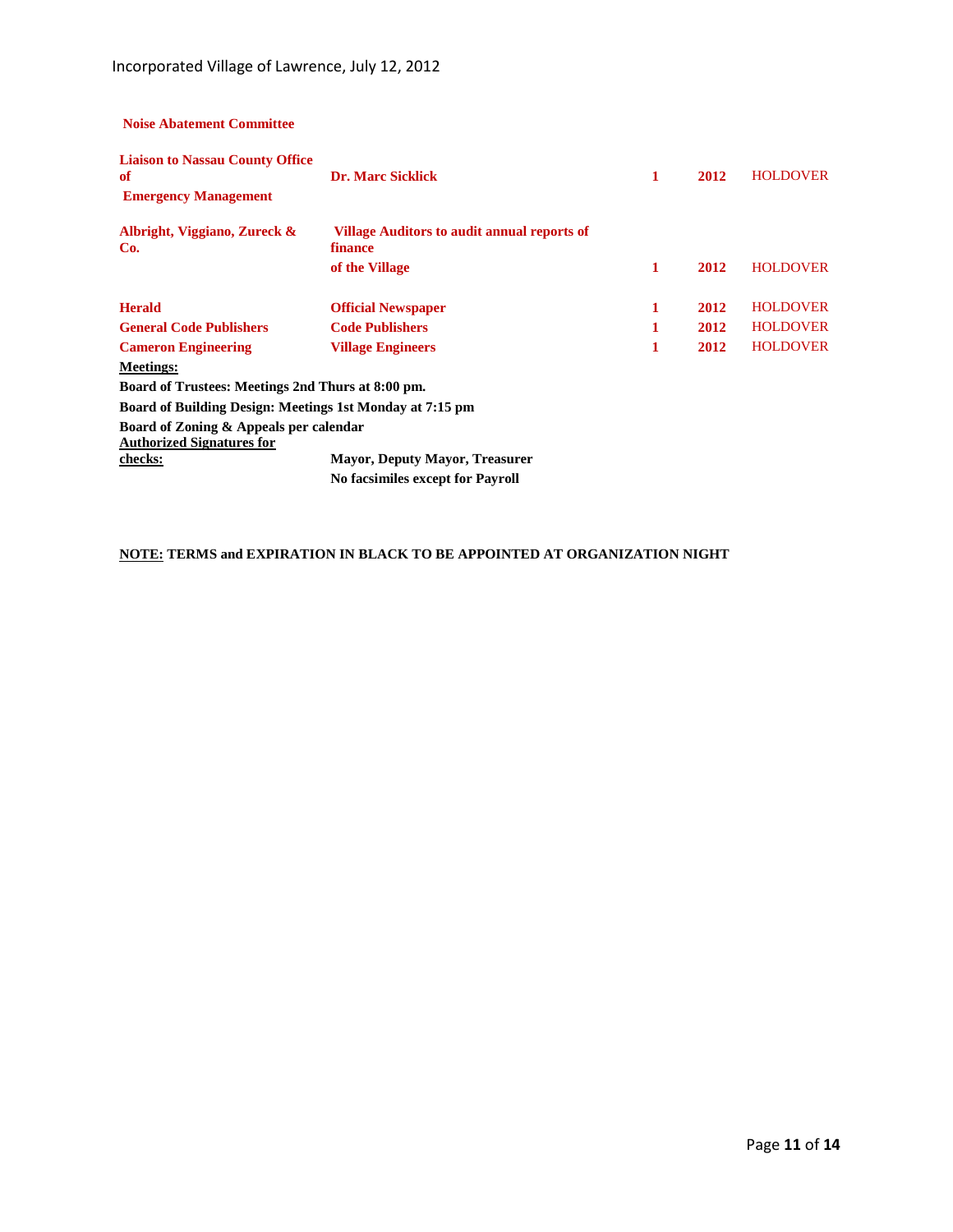# **EXHIBIT B – Item #7**

#### Bill L1201A

A local law to amend the Code of the Village of Lawrence, in relation to waivers of off-street parking regulations.

Section one. The Code of the Village of Lawrence is hereby amended, by adding thereto a new section, to be section 200-19.1, to read as follows:

"§ 200-19.1. Parking Waiver. Upon being notified of any gathering of persons for an event at or on any property under circumstances which may make such action appropriate, the Village Administrator is authorized to modify or suspend temporarily any or all of the parking regulations in Chapter 200, Article III, of this Code in order to prohibit or limit on-street parking in the vicinity of the property during the periods immediately preceding, during and following the event. The Village Administrator also is authorized to post appropriate temporary signage with respect to applicable parking prohibition or limitation, and any person parking in violation of any such parking restriction shall be guilty of a violation of this chapter."

Section two. If any part of this local law shall be adjudged to be invalid by any court of competent jurisdiction, such judgment shall not affect, impair or invalidate any other part of this local law, or the remainder thereof, but shall be confined in its operation to the clause, sentence, paragraph, section, chapter, or part thereof directly involved in the controversy in which such judgment shall have been rendered.

Section three. This local law shall take effect immediately upon adoption and filing pursuant to the Municipal Home Rule Law.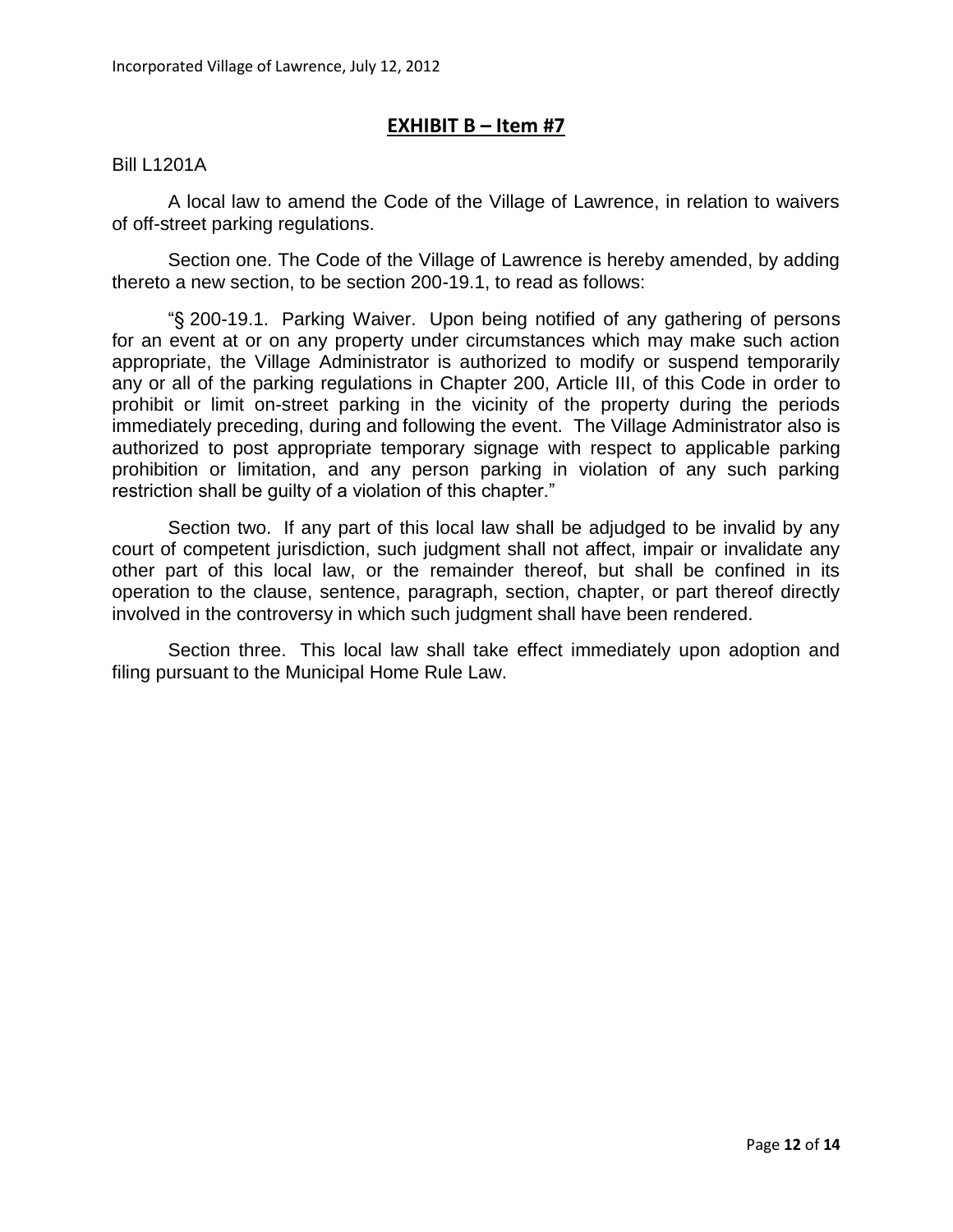# **EXHIBIT C – ITEM #8**

RESOLVED, pursuant to the New York Vehicle and Traffic Law, the New York Village Law and Village Code § 200-3(B), Village Code § 200-61 is hereby amended, effective immediately, by adding thereto the following additional location:

| <b>Name of Street</b> | Side       | Location                                      |
|-----------------------|------------|-----------------------------------------------|
| Doughty Boulevard     | both sides | between Broadway and<br><b>Central Avenue</b> |

and it is further

RESOLVED, that the Village Administrator is authorized to provide for the installation of such traffic control devices and signage as may be required by law to provide for the enforcement of the foregoing regulation.